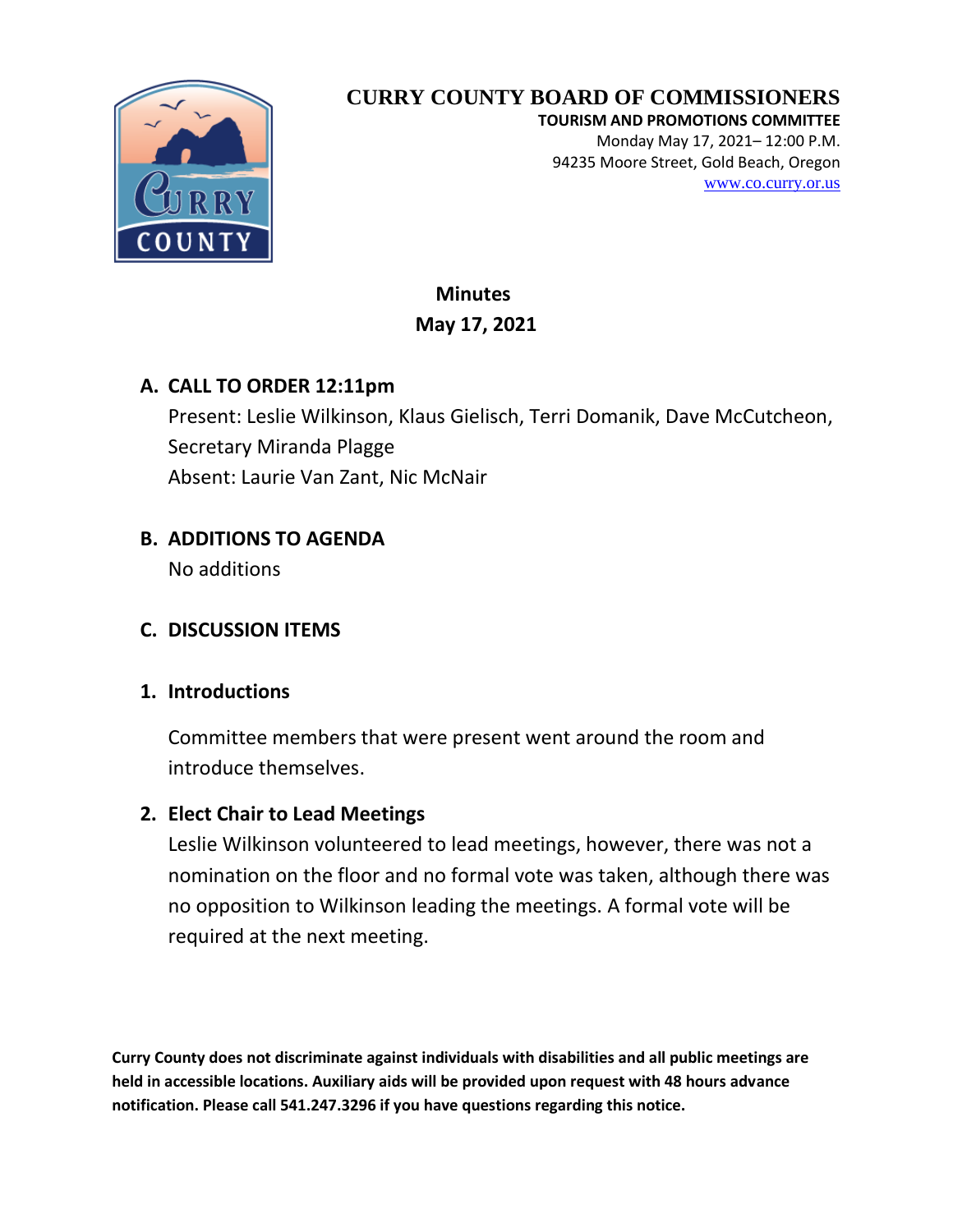

**TOURISM AND PROMOTIONS COMMITTEE** Monday May 17, 2021– 12:00 P.M. 94235 Moore Street, Gold Beach, Oregon [www.co.curry.or.us](http://www.co.curry.or.us/)

#### **3. Booth at Festivals this summer**

Secretary Plagge began by talking about the Tourism promotion opportunities with festivals during the summer and the remainder of the year, which includes Azalea Festival, Pirates Festival, Art at the Park, and possibly Mushroom Festival, and any other events that may happen in the interim. Plagge than explained the costs associated to assets acquired for a branded booth and the promotional giveaways; \$ 1,314.50 for 10x10 tent and hardware, rolling bag, roll up Banner, and 6" stretched table cover. Wilkinson suggested buying the weights to put on the tent to keep from flying away, Plagge stated she had planned on sandbags but will take into consideration purchasing weights later. Plagge than talked about the giveaways starting with the (300) branded metal straws that said travelcurrycoast.com. She explained that the straws promote sustainability and that it is a message Travel Oregon supports. Plagge than talked about the (250) branded neon sunglasses purchased and that they were meant as a summer promotion for high visibility of travelcurrycoast.com on the side arm. The cost for branded materials is \$1,222.52. She further explained that she had some ideas for engagement to the booth for future events, but that for the Azalea festival because it was such a short turn around, we would use free candy to engage guests. The cost for bulk short "Air-heads" was 124.98. Plagge, then went on to explain that she had produced a trifold for the summer as a funnel promotion to get folks to travelcurrycoast.com to promote all things Tourism in the County. Plagge showed a mockup and said she would produce the prints at the next meeting. Cost for the trifold's first printing is \$563.00.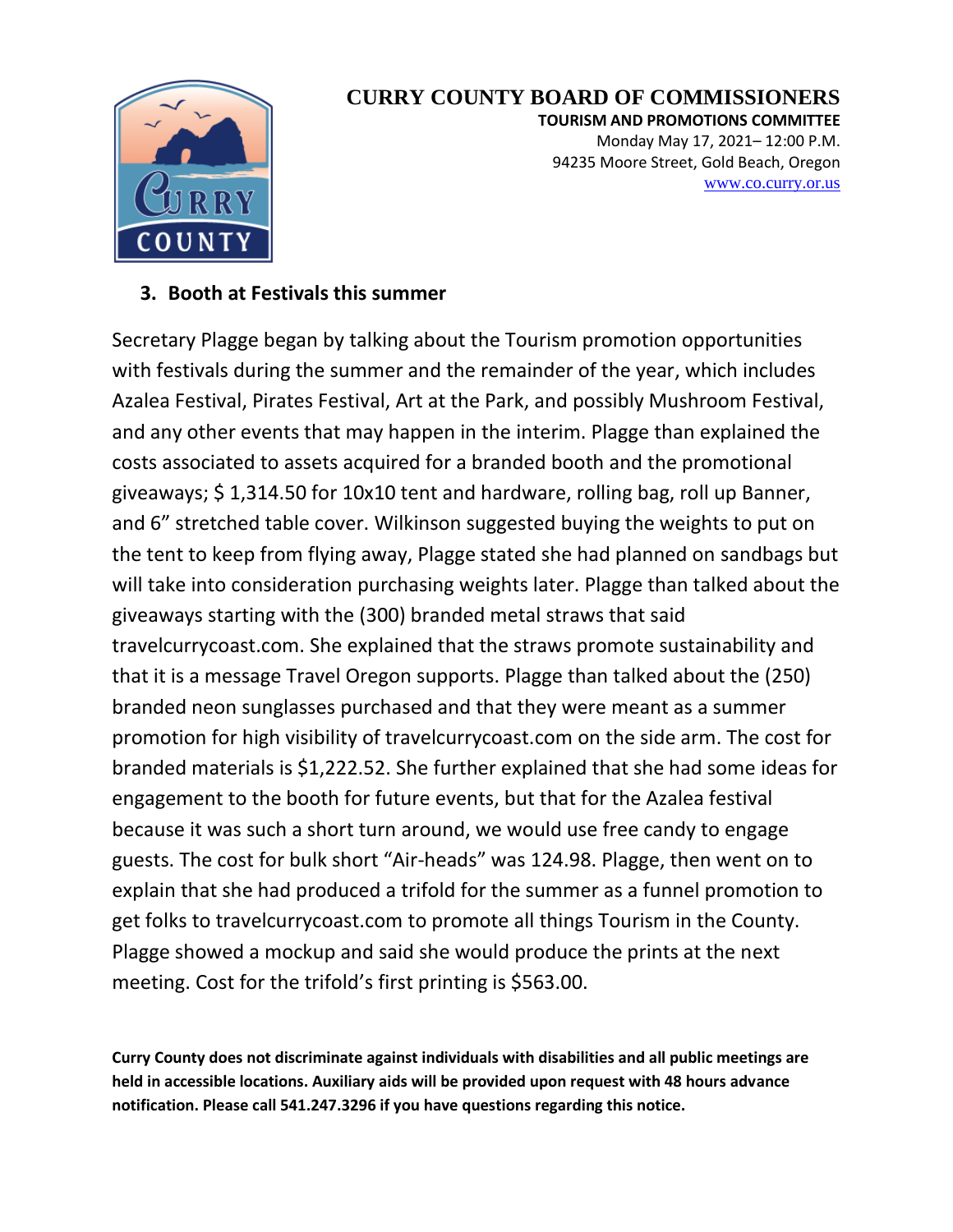

**TOURISM AND PROMOTIONS COMMITTEE** Monday May 17, 2021– 12:00 P.M. 94235 Moore Street, Gold Beach, Oregon [www.co.curry.or.us](http://www.co.curry.or.us/)

## **4. TLT Collection report for 3 quarters-- the allocations, and balances.**

Secretary Plagge starts off that the now third quarter collection is ahead of the overall projections of both 20% and 40% for the entire year and that we are looking at a very healthy budget despite all the Covid restrictions. The allocations are as follows for total money collected so far, \$309,723 for Events Center, \$300,621.35 for the Promotions Committee, \$109,186.56 for Admin, and \$273,177.18 for Sheriff. Plagge states that we did well because we fell into two categories that were identified early on, rural destinations and beach destinations.

## **5. Reports to be polished by the help of Lookout and Holly MacAfee including more details for marketing plan.**

Plagge started off by catching up the new members on what reports were we were referencing, an Assets Report, Marketing Plan, and a Strategic Plan. Plagge stated that when Covid hit, members of the committee had to attend to their businesses and could not participate in the meetings as they were dealing with staffing issues and such. Plagge encouraged members with businesses to make sure their business was the priority. However, concerned the reports would not be finished in time Plagge reached out to Julie Miller Executive Director at Travel Southern Oregon Coast and Oregon South Coast Regional Tourism Network and asked if she had any thoughts on how to proceed. Julie suggested to get them done with the help of a professional since we did not know when we would get a quorum again.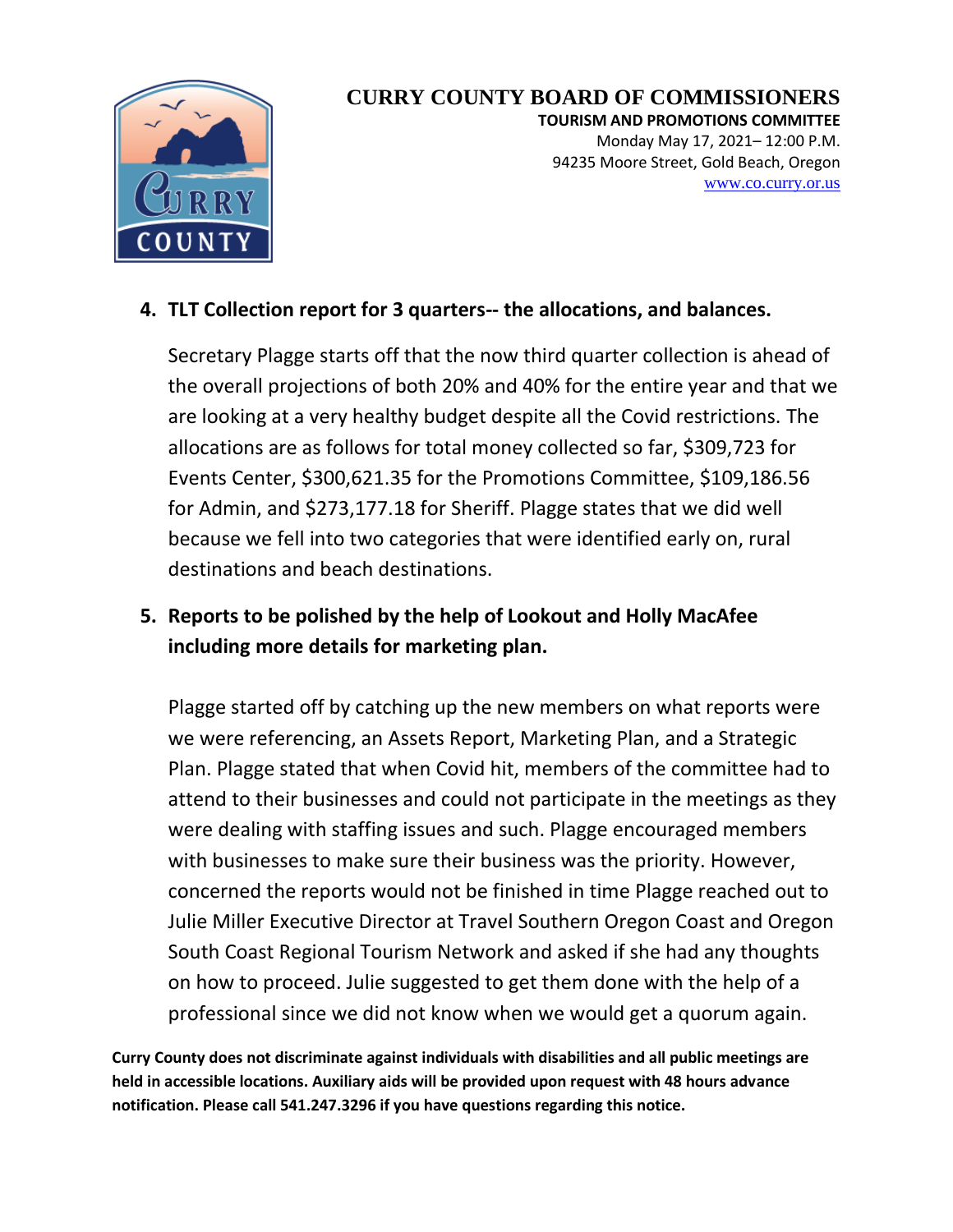

**TOURISM AND PROMOTIONS COMMITTEE** Monday May 17, 2021– 12:00 P.M. 94235 Moore Street, Gold Beach, Oregon [www.co.curry.or.us](http://www.co.curry.or.us/)

Julie suggested Holly MacAfee was the suggestion because she had done this work before and as recent with the City of Newberg here in Oregon. Plagge explained that she had looked at the reports and said we were off to a great start. Wilkinson asked if there was any way to use some of the asset money for contract with Lookout, as it will certainly have an impact on the committee's ability to use money for Promotions and Grants. Plagge stated she would investigate it further, but that it likely isn't the case and the money would have to come from the Promotion Committee as that is where the reports are supposed to be produced.

## **6. Media buys for the summer (Crunch Time) decisions on where and when.**

Plagge stated that she did not get the materials prepared in time for the meeting and that she would email the materials or put it on the next agenda. Wilkinson asked if it the materials had the sizes and cost for such decisions, Plagge agreed that they did. Plagge said we likely would not be able to enter a publication until the fall or next year. A discussion ensued about emailing and voting by email, Terri Domanik stated that voting by email would need full participation to be legal but also said that is what she was told and would need to investigate it further.